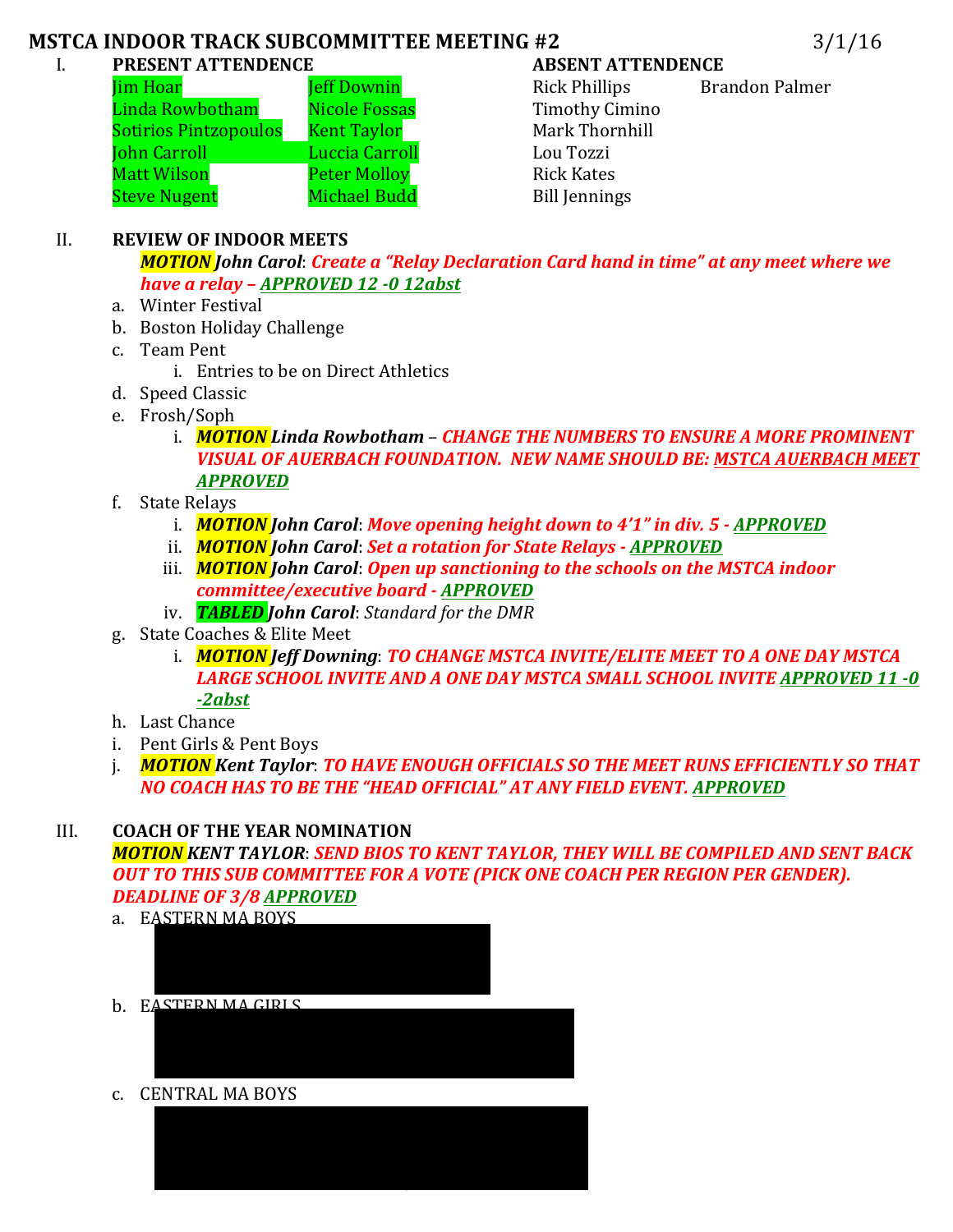d. CENTRAL MA GIRLS ii. Jeffer of the state of the state of the state of the state of the state of the state of the state of the s<br>The state of the state of the state of the state of the state of the state of the state of the state of the st e. WESTERN MA BOYS f. WESTERN MA GIRLS i. MICHAEL BUDDOCK I DE LA CHAEL BUDDOCK g. ASSISTANT COACH i. PAT MCGEE – BURLINGTON

#### IV. **FRANK MOONEY AWARDS**

a. BOYS



b. GIRLS



- V. **HALL OF FAME** 
	- a. CMASS CANDIDATE



- VI. **SANTIONING** Already mentioned
- VII. **SPONSORSHIP** Already Mentioned
- VIII. **KEEPING/NOT KEEPING LANES FOR 300M** Discussion only
- IX. **MERITS OF KEEPING/NOT KEEPING ELITE MEET** Discussion only
- X. **NEW ENGLANDS** 
	- a. *MOTION Kent Taylor: WE SUPPORT A CHANGE BY THE MIAA TO FILL 6 SPOTS for INDOOR NEW ENGLANDS*
- XI. *Hand Held Electronic Devices*
	- a. *MOTION John Carol: RECCOMMEND MSTCA PURCHASE 5 HAND HELD ELECTRONIC DEVICES TO* USE FOR THE FIELD EVENTS INDOORS – APPROVED
- XII. *WHO CAN PRESENT INFO?*
- XIII. *MOTION KENT TAYLOR COVER UP STARTING BLOCKS FOR ALL MSTCA MEETS (behind the girls HJ) APPROVED*
- XIV. *NEW BUSINESS*
	- a. DISCUSSION Sotirios Pintzopoulos Pole vault growth indoors
	- b. DISCUSSION Erik Taber Is there a way to add in a break between field events & Running events